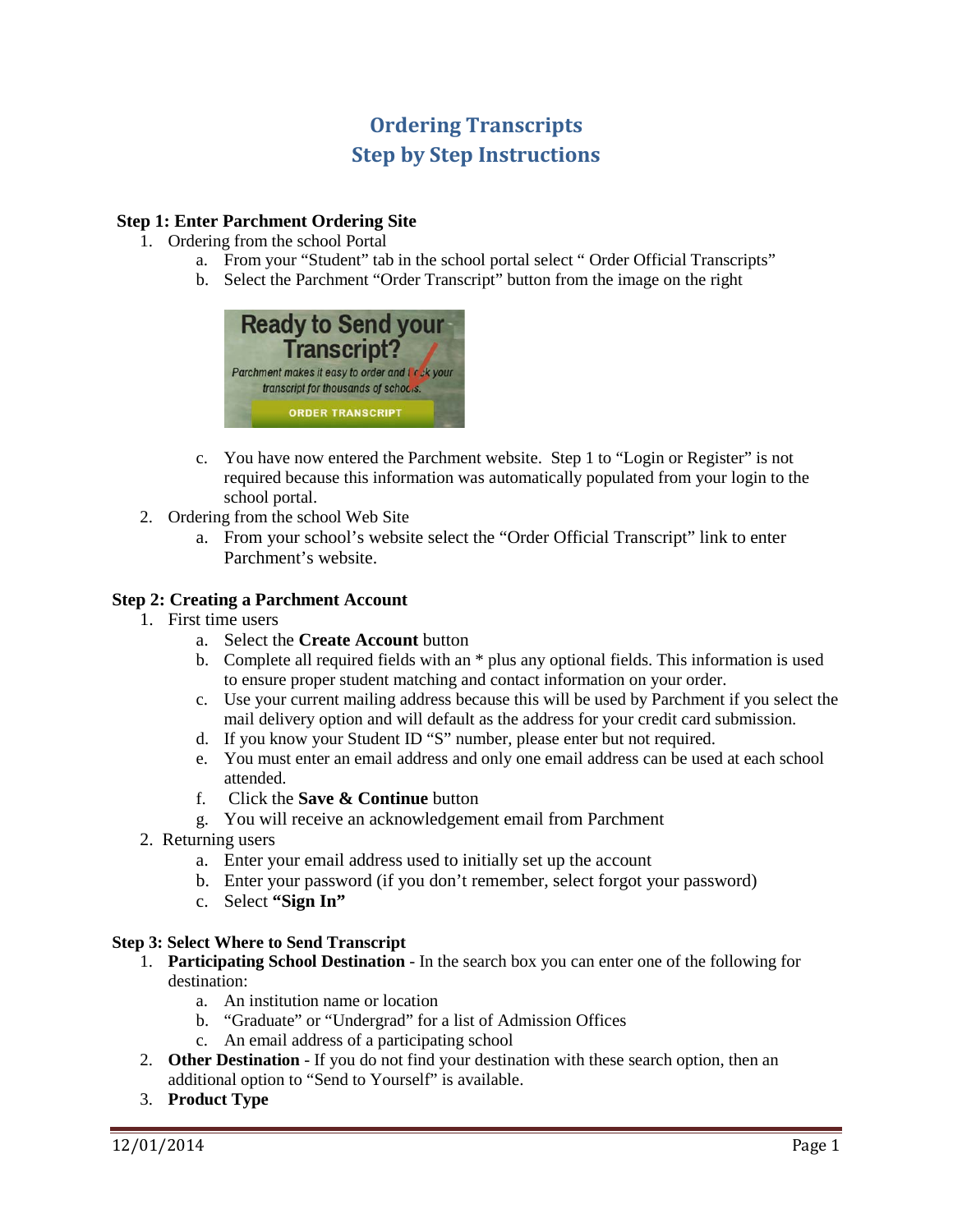*Note: if you selected a participating school in step one the product type will default to electronic delivery and you can select the option to change this delivery method if needed.*

- a. **Etranscript** a certified electronic version of your transcript which also allows for attachments
- b. **Paper Transcript Mailed** no attachments are allowed
- c. **Paper Transcript Pickup** can be picked up from the Records Office of your school after the order shows as processed, and no attachments are allowed.
- d. **School Attachment Mailed or Pickup**  you want to attach a form/request for the school to complete before sending your transcript. This will require manual processing by the school and you will need to include in the attachment where you want this mailed.

## 4. **Product Description**-

- a. **Destination and address -** Enter the recipient name, email, or address depending on your delivery method. This could be pre-populated if a receive institution was selected.
- b. **Order Options**
	- **i. Processing Time**
		- 1. **Now** this option will process immediately upon completion and payment.
	- ii. **Mailing Method** If you selected "Mail" as the delivery method, then you will need to also select the mailing method (i.e. Standard USPS, Fed Ex Overnight etc.) Otherwise it is prepopulated with your delivery method
	- iii. **Purpose for Transcript** this is optional to help you track your orders.
	- iv. **Attachment**  Only available with electronic delivery
	- v. **Quantity**  for a "pick up" or "school attachment" delivery method you can select multiple copies. Additional charges will apply.
- c. **Add Another Item** after the first order is complete if you want to request another order with a different deliver method you can select this option. Additional charges will apply.
- d. Select the **Continue** button

# **Step 4: Review Order Details**

- 1. Check your shopping cart and delivery method
	- a. You can **Remove** items
	- b. You can **Continue Shopping** to add additional items
	- c. You can **Checkout** to move forward

#### **Step 5: Providing Consent**

- 1. When ordering from the school Portal
	- a. Your FERPA consent will NOT be required since you entered this website through the portal as a current student using your login and password. The privacy act agreement does not pertain since you were authenticated when logging into the college portal.
	- b. Select the **Next** button
- 2. Ordering from the school Web Site
	- a. Review the FERPA release authorization, and then select "**I Accept**".
	- b. Select the **Next** button

#### **Step 6: Payment Method**

- 1. Enter your payment method
	- a. Parchment accepts Visa, Master Card, or Discover
- 2. Review your billing address and name information, then edit if necessary to match credit card.
- 3. Select the **Confirm** button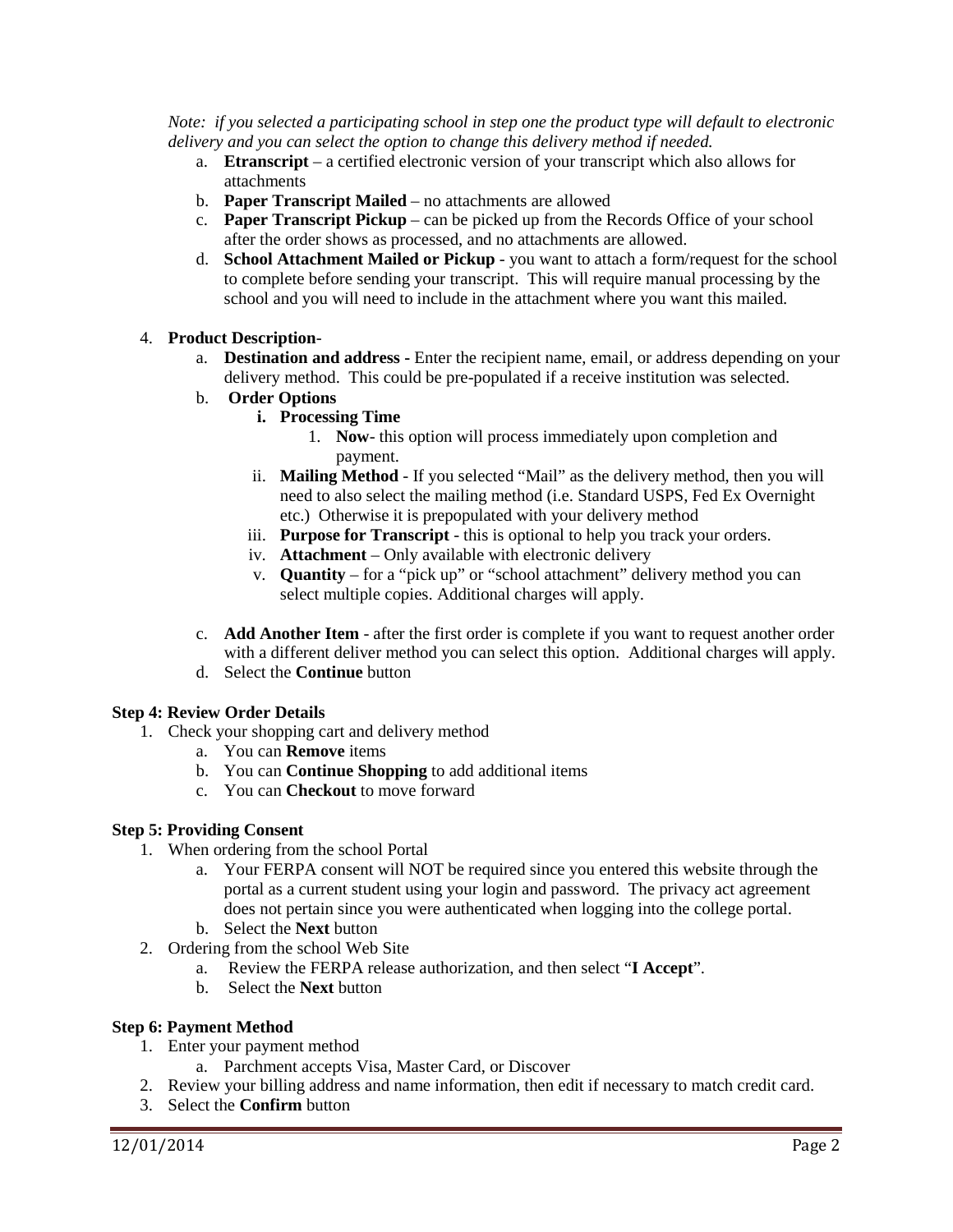# **Step 7: Confirm**

1. Review the order one last time, and then select **Confirm**.

Once you receive your order number you may **Log Off.**

#### **Reviewing Your Order Status**

- You will receive an email confirming your order is processing with your order number.
- You will receive an email for the different statuses of your order (e.g. holds encountered, process is completed, etc.)
- You can log in again and select the "Order Status" link on the upper toolbar to view the status of your order.
- You cannot cancel an order on-line once it has been **confirmed.** If you wish to cancel after an on-line order has been placed contact your school Registrar and/or Records department.
- An order cannot be saved in order to complete at a later time.
- The time limit to complete an order is 15 minutes of lag time (no-activity).

## **Tips, Tricks & Notes:**

1. If you cannot find your school in the search, try shortening the name, and using less search criteria. 2. A Parchment account can only be used by one person. Each student must register an account using an email address. Accounts cannot be shared and the name on the account should never be changed to be used by any other person. You can use the same email address for each of the CCCS schools if you attended multiple colleges within the system, but you would need to create a new account for each school. 3. If you have attended more than 1 college/university that uses Parchment, you may have multiple colleges associated to your account. Once you have completed your registration, you may then log into your Parchment account and click on the Profile tab and then click on the Associated Colleges tab to enter additional colleges to your account.

4. Your credit card authorization will be good for 30 days in case there is a delay in processing due to holds etc. If you select the option of "hold for grades or degree" the authorization will be good for 90 days.

5. Unfortunately, you cannot place orders using an iPhone or iPad since this product requires Adobe Flash which is not supported by these devices.

#### **Order History Status**

Next to the school that you ordered your transcript from, you can select Order/History to review the status of all your orders both current and past. Below are descriptions of the status and some troubleshooting hints.